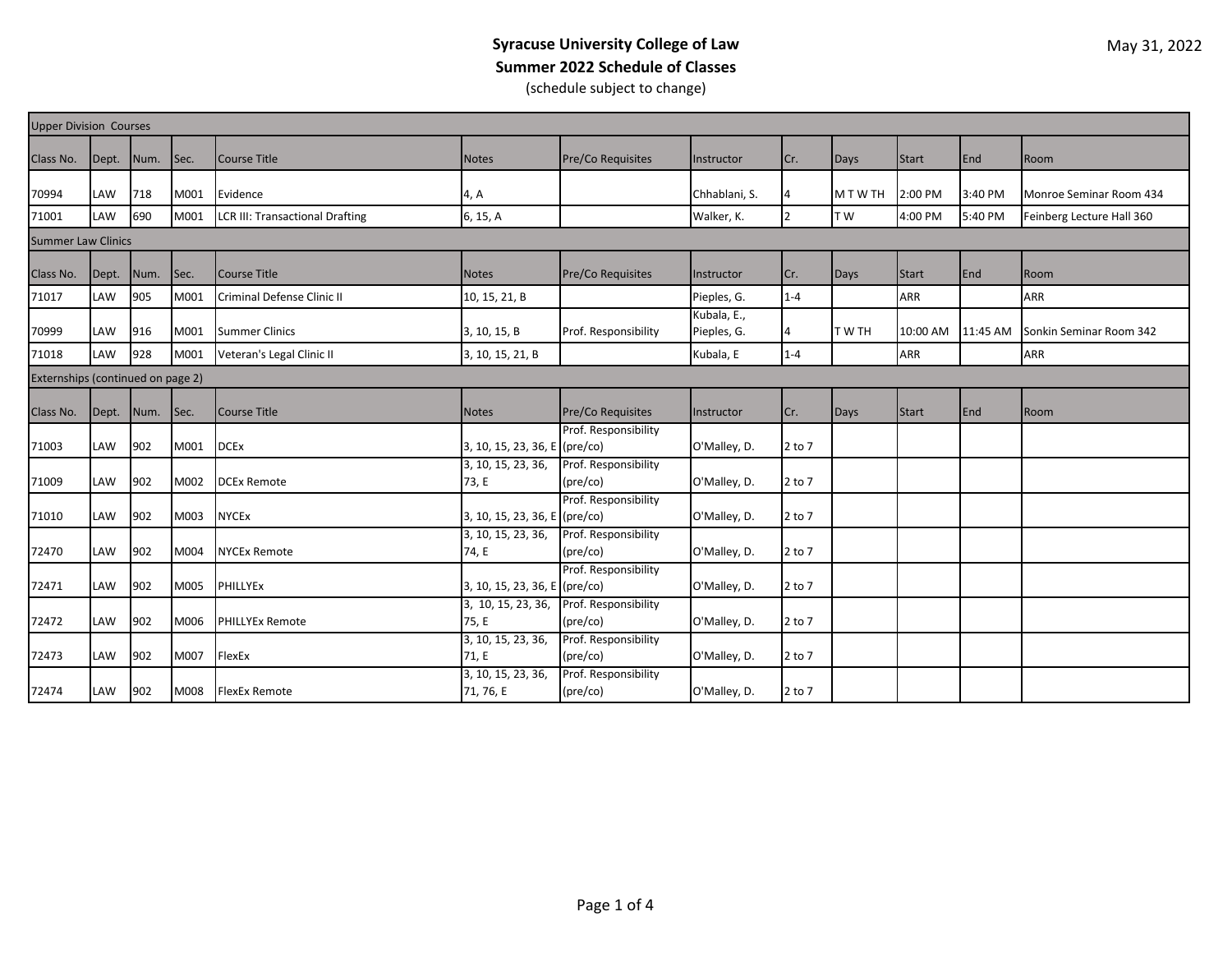## **Syracuse University College of Law Summer 2022 Schedule of Classes** (schedule subject to change)

| Externships (continued)                     |            |      |      |                                            |                                                       |                                                              |              |              |           |              |          |            |
|---------------------------------------------|------------|------|------|--------------------------------------------|-------------------------------------------------------|--------------------------------------------------------------|--------------|--------------|-----------|--------------|----------|------------|
| Class No.                                   | Dept.      | Num. | Sec. | Course Title                               | <b>Notes</b>                                          | Pre/Co Requisites                                            | Instructor   | Cr.          | Days      | <b>Start</b> | End      | Room       |
| 72475                                       | <b>LAW</b> | 902  | M009 | Family & Elder Law Practicum (Away)        | 3, 10, 15, 23, 36,<br>72, E                           | Prof. Responsibility<br>$(\text{pre/co})$                    | O'Malley, D. | 2 to 7       |           |              |          |            |
| 72476                                       | <b>LAW</b> | 902  | M010 | Family & Elder Law Practicum (Away) Remote | 3, 10, 15, 23, 36,<br>72, 77, E<br>3, 10, 15, 23, 38, | Prof. Responsibility<br>(pre/co)<br>Prof. Responsibility     | O'Malley, D. | 2 to 7       |           |              |          |            |
| 71002                                       | LAW        | 901  | M001 | Away Externship Seminar                    | 70, B                                                 | (pre/co)                                                     | O'Malley, D. | 1            | W         | 5:30 PM      | 7:15 PM  | <b>ARR</b> |
| 71000                                       | LAW        | 921  | M001 | <b>CNYEx</b>                               |                                                       | Professional<br>3, 10, 15, 23, 36, E Responsibility (pre/co) | Walker, K.   | $2$ to $7$   |           |              |          |            |
| 72477                                       | <b>LAW</b> | 921  | M002 | <b>CNYEx Remote</b>                        | 3, 10, 15, 23, 36,<br>78, E                           | Professional<br>Responsibility (pre/co)                      | Walker, K.   | $2$ to $7$   |           |              |          |            |
| 72478                                       | <b>LAW</b> | 921  | M003 | Family & Elder Law Practicum (CNY)         | 3, 10, 15, 23, 36,<br>72, E                           | Prof. Responsibility<br>(pre/co)                             | Walker, K.   | $2$ to $7$   |           |              |          |            |
| 72479                                       | <b>LAW</b> | 921  | M004 | Family & Elder Law Practicum (CNY) Remote  | 3, 10, 15, 23, 36,<br>72, 78, E                       | Prof. Responsibility<br>$(\text{pre/co})$                    | Walker, K.   | $2$ to $7$   |           |              |          |            |
| 71006                                       | <b>LAW</b> | 920  | M001 | <b>CNY Externship Seminar</b>              |                                                       | Professional<br>3, 10, 15, 23, 38, B Responsibility (pre/co) | Walker, K.   | 11           | W         | 6:00 PM      | 7:40 PM  | <b>ARR</b> |
| Independent Research                        |            |      |      |                                            |                                                       |                                                              |              |              |           |              |          |            |
| Class No.                                   | Dept.      | Num. | Sec. | Course Title                               | <b>Notes</b>                                          | Pre/Co Requisites                                            | Instructor   | Cr.          | Days      | <b>Start</b> | End      |            |
|                                             | LAW        | 991  | M001 | Independent Research                       | 6, 12, B                                              |                                                              | Faculty      | <sup>2</sup> |           |              |          |            |
| JDinteractive Courses (continued on page 3) |            |      |      |                                            |                                                       |                                                              |              |              |           |              |          |            |
| Class No.                                   | Dept.      | Num. | Sec. | Course Title                               | <b>Notes</b>                                          | Pre/Co Requisites                                            | Instructor   | Cr.          | Days      | <b>Start</b> | End      |            |
| 71021                                       | LAW        | 796  | M601 | Const Crim Pro Adj                         | 4, 16, A                                              |                                                              | Berger, T.   | l3           |           | 7:00 PM      | 8:30 PM  |            |
| 71022                                       | LAW        | 699  | M601 | Constitutional Law II                      | 16, A                                                 |                                                              | Bybee, K.    | l3           | <b>TH</b> | 8:30 PM      | 10:00 PM |            |
| 72399                                       | LAW        | 699  | M602 | Constitutional Law II                      | 16, A                                                 |                                                              | Braveman, D. | l3           | M         | 7:00 PM      | 8:30 PM  |            |
| 71023                                       | LAW        | 718  | M601 | Evidence                                   | 4, 16, C                                              |                                                              | Graves, J.   | 4            | M         | 7:00 PM      | 9:00 PM  |            |
| 71024                                       | LAW        | 718  | M602 | Evidence                                   | 4, 16, C                                              |                                                              | Graves, J.   |              | W         | 7:00 PM      | 9:00 PM  |            |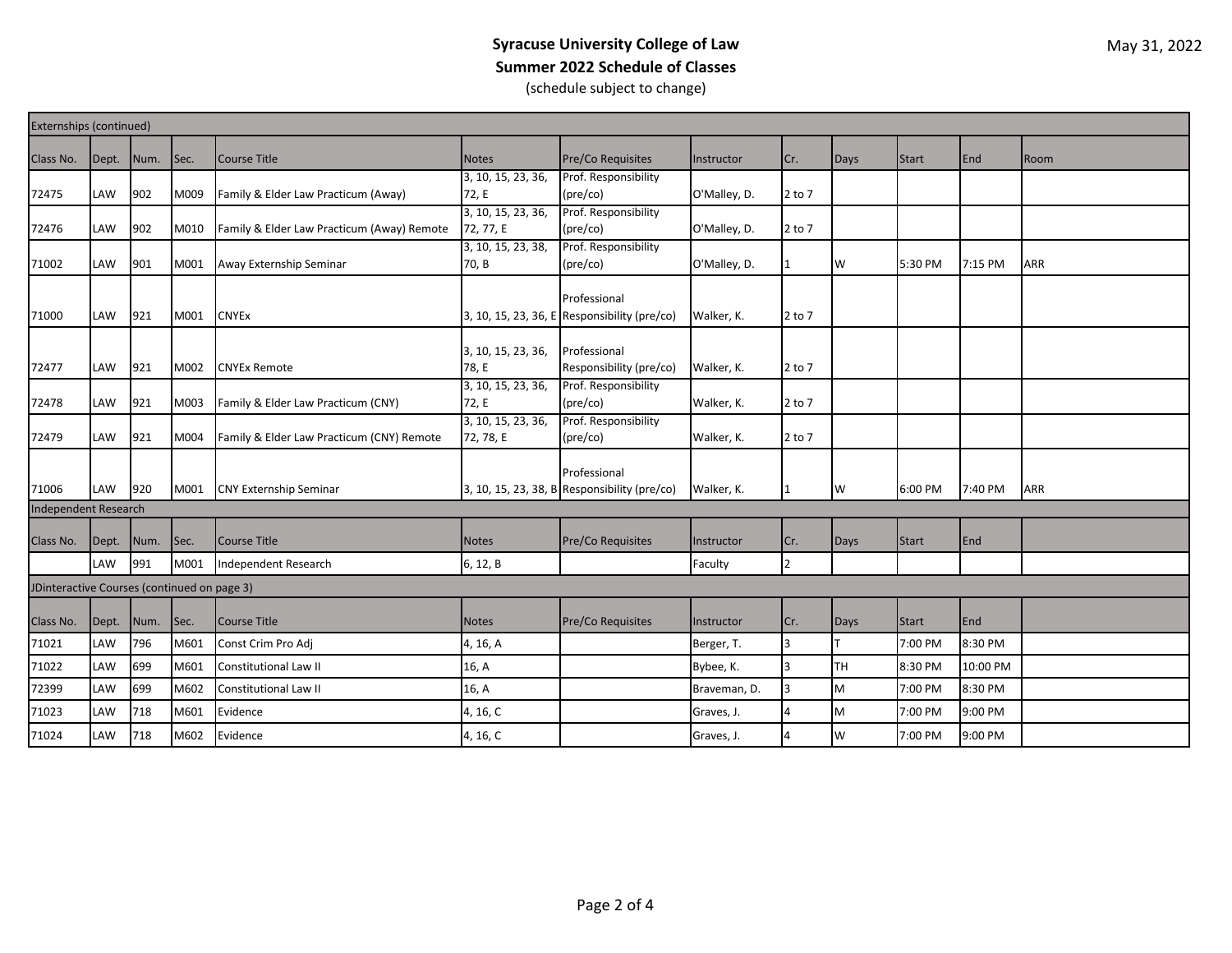## **Syracuse University College of Law Summer 2022 Schedule of Classes** (schedule subject to change)

| JDinteractive Courses (continued) |            |      |      |                                             |                  |                                         |               |         |           |              |          |  |
|-----------------------------------|------------|------|------|---------------------------------------------|------------------|-----------------------------------------|---------------|---------|-----------|--------------|----------|--|
| Class No.                         | Dept.      | Num. | Sec. | Course Title                                | <b>Notes</b>     | <b>Pre/Co Requisites</b>                | Instructor    | Cr.     | Days      | <b>Start</b> | End      |  |
| 71025                             | LAW        | 720  | M601 | Family Law                                  | 16, A            |                                         | Maillard, K.  | 3       | TH        | 6:30 PM      | 8:00 PM  |  |
| 71026                             | LAW        | 720  | M602 | Family Law                                  | 16, A            |                                         | Maillard, K.  | ς       | <b>TH</b> | 8:30 PM      | 10:00 PM |  |
| 72398                             | LAW        | 722  | M601 | Federal Income Tax I                        | 4, 14, 16, A     |                                         | Nassau, R.    | 3       | W         | 7:00 PM      | 8:30 PM  |  |
|                                   |            |      |      | Feminist Perspectives on Gender, Sexuality, |                  |                                         |               |         |           |              |          |  |
| 72403                             | LAW        | 878  | M601 | and the Law                                 | 4, 5, 16, A      |                                         | Curtis, K.    | 3       | W         | 7:00 PM      | 9:00 PM  |  |
| 71028                             | <b>LAW</b> | 902  | M601 | JDi Externship Placement                    | 3,13,15,16,24,E  | Professional<br>Responsibility (pre/co) | Kiritsis, D.  | 2-10 cr | n/a       |              |          |  |
| 71027                             | <b>LAW</b> | 901  | M601 | JDi Externship Seminar                      | 3,13,15,16,38,B  | Professional<br>Responsibility (pre/co) | Kiritsis, D.  |         | W         | 5:30 PM      | 6:30 PM  |  |
| 72794                             | LAW        | 901  | M602 | JDi Externship Seminar                      | 3,13,15,16,38,B  | Professional<br>Responsibility (pre/co) | Kiritsis, D.  |         | M         | 5:30 PM      | 6:30 PM  |  |
| 72397                             | <b>LAW</b> | 882  | M601 | Law and Practice of Electronic Discovery    | 15, 16, B        |                                         | DiPilato, D.  |         |           | 6:00 PM      | 9:00 PM  |  |
| 71013                             | LAW        | 609  | M601 | Legal Communication & Research II           | 16, A            |                                         | Milner, A.    |         | SU        | 4:00 PM      | 6:00 PM  |  |
| 71014                             | LAW        | 609  | M602 | Legal Communication & Research II           | 16, A            |                                         | O'Malley, D.  | 3       | W         | 9:00 AM      | 11:00 AM |  |
| 71029                             | LAW        | 609  | M603 | Legal Communication & Research II           | 16, A            |                                         | Todd, M.      |         |           | 7:00 PM      | 9:00 PM  |  |
| 71030                             | LAW        | 609  | M604 | Legal Communication & Research II           | 16, A            |                                         | Todd, M.      | 3       | W         | 6:30 PM      | 8:30 PM  |  |
| 72401                             | LAW        | 609  | M605 | Legal Communication & Research II           | 16, A            |                                         | Walker, K.    | 3       | TH        | 7:00 PM      | 9:00 PM  |  |
| 71031                             | LAW        | 690  | M601 | <b>LCR III: Transactional Drafting</b>      | 6, 15, 16, A     |                                         | Walker, K.    |         | SU        | 7:00 PM      | 8:30 PM  |  |
| 71032                             | LAW        | 690  | M602 | <b>LCR III: Transactional Drafting</b>      | 6, 15, 16, A     |                                         | August, E.    |         |           | 9:00 AM      | 10:30 AM |  |
| 71033                             | LAW        | 746  | M601 | Professional Responsibility                 | 16, A            |                                         | Greenberg, A. |         | W         | 6:30 PM      | 8:00 PM  |  |
| 71034                             | <b>LAW</b> | 746  | M602 | Professional Responsibility                 | 16, A            |                                         | Curtis, K.    | 3       | TН        | 7:00 PM      | 8:30 PM  |  |
| 71035                             | <b>LAW</b> | 607  | M601 | Property                                    | 16, A            |                                         | Whitton, L.   | 5       | M         | 6:30 PM      | 9:00 PM  |  |
| 71036                             | LAW        | 607  | M602 | Property                                    | 16, A            |                                         | Whitton, L.   |         |           | 9:00 AM      | 11:30 AM |  |
| 71037                             | LAW        | 607  | M603 | Property                                    | 16, A            |                                         | Whitton, L.   | 5       |           | 7:00 PM      | 9:30 PM  |  |
| 72400                             | LAW        | 926  | M601 | Veteran's Legal Clinic                      | 3, 13, 15, 16, B | Professional<br>Responsibility (pre/co) | Kubala, E.    |         | W         | 7:15 PM      | 8:30 PM  |  |